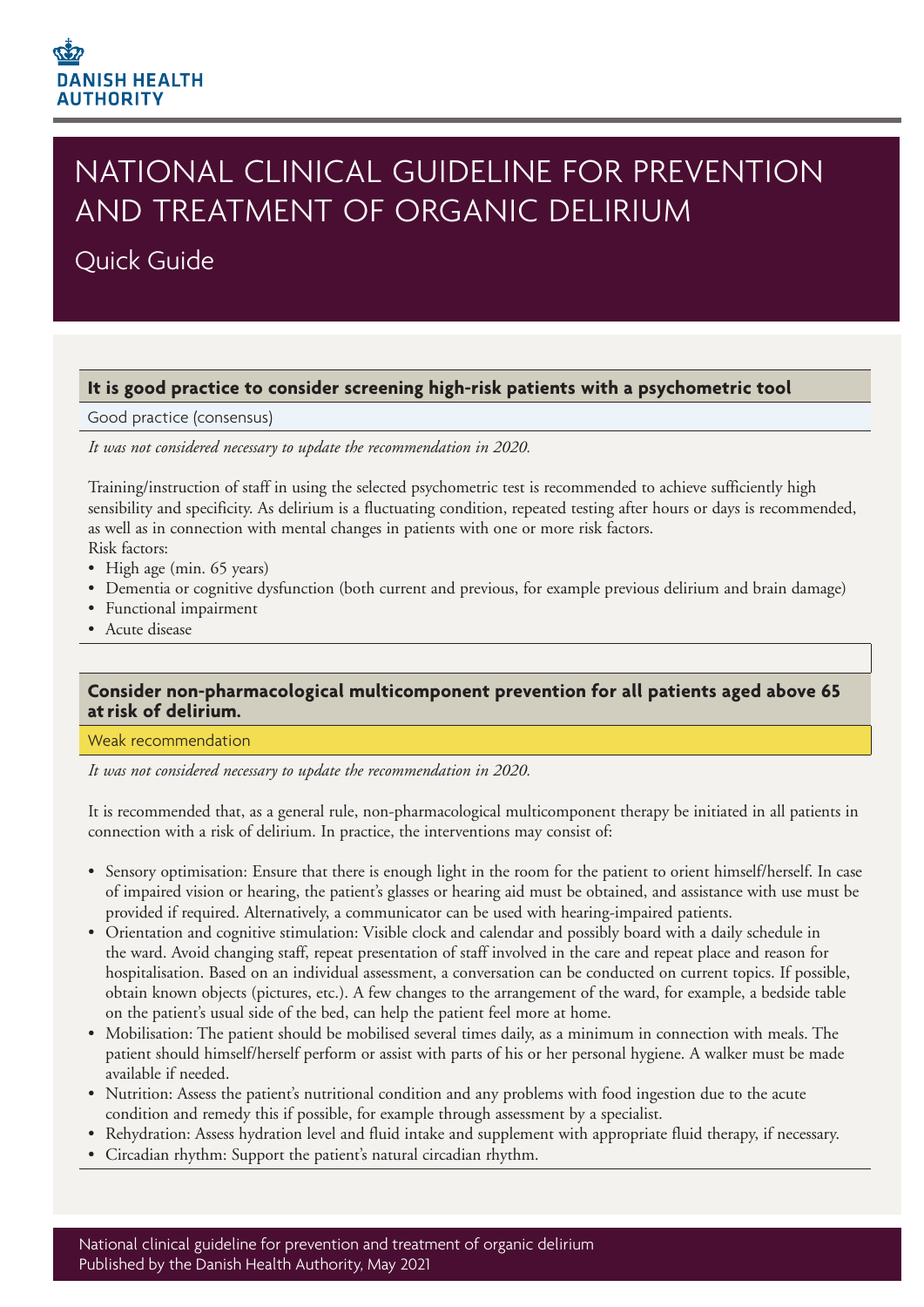

# **Consider non-pharmacological multicomponent therapy for all delirious patients**

#### Weak recommendation

*It was not considered necessary to update the recommendation in 2020.*

As a general rule, non-pharmacological multicomponent therapy should be initiated in all delirious patients.

In practice, the interventions may consist of:

- Sensory optimisation: Ensure that there is enough light in the room for the patient to orient himself/herself. In case of impaired vision or hearing, the patient's glasses or hearing aid must be obtained, and assistance with use must be provided. Alternatively, a communicator can be used with hearing-impaired patients.
- Orientation and cognitive stimulation: Visible clock and calendar and possibly board with a daily schedule in the ward. Avoid changing staff, repeat presentation of staff involved in the care and repeat place and reason for hospitalisation. Based on an individual assessment, a conversation can be conducted on current topics. If possible, obtain known objects (pictures, etc.). A few changes to the arrangement of the ward, for example a bedside table on the patient's usual side of the bed, can help the patient feel more at home.
- Mobilisation: The patient should be mobilised several times daily, as a minimum in connection with meals. The patient should himself/herself perform or assist with parts of his or her personal hygiene. A walker must be made available if needed.
- Nutrition: Assess the patient's nutritional condition and any problems with food ingestion due to the acute condition. Remedy this, for example through assessment by a specialist.
- Rehydration: Assess hydration level and fluid intake, supplement with appropriate fluid therapy, if necessary.
- Circadian rhythm: Support the patient's natural circadian rhythm.

# **It is good practice to consider placing delirious patients in a protected environment.**

#### Good practice

*It was not considered necessary to update the recommendation in 2020*

Practical advice and special patient considerations

- Avoid irrelevant and inappropriate stimuli.
- If possible, schedule medication and examinations so that the patient's sleep is not disturbed.
- Present one stimulus, one piece of information or one task at a time.
- All delirious patients should be given relevant mobilisation and stimulation. Especially in patients with hypoactive delirium, it is important that staff initiate activities.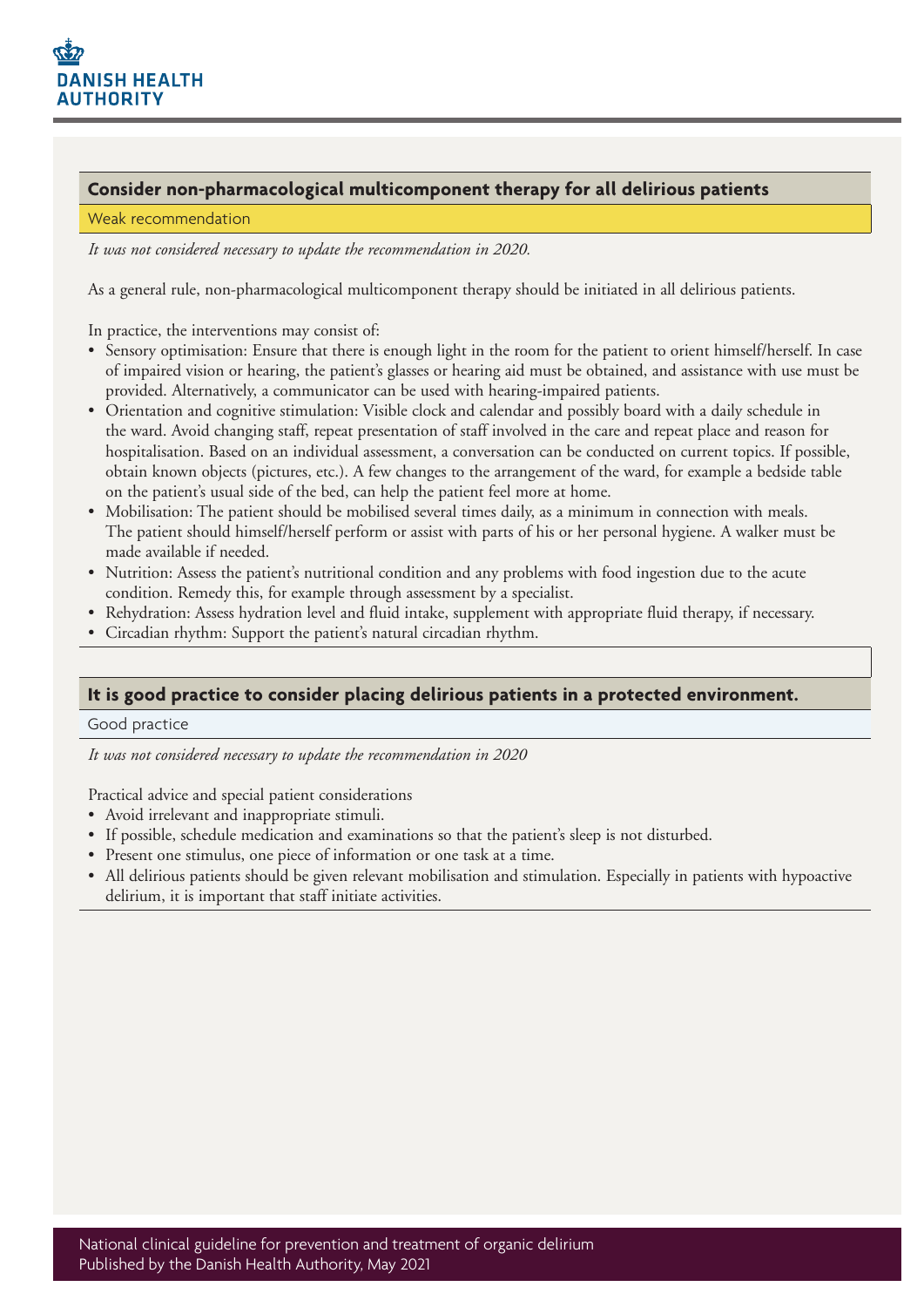

## **Consider actively involving relatives in the treatment of patients with delirium**

#### Weak recommendation

*It was not considered necessary to update the recommendation in 2020.*

Inform the patient's relatives about the condition and risk factors, preferably with written material describing the importance of quiet presence, clear, concise communication, appropriate stimulation, calm and undisturbed sleep. The relatives can be encouraged to bring, if possible, known small objects, for example pictures, for the patient. The relatives can also help describe the patient's preferences, routines and interests. In addition, let the relatives help with reorientation, i.e. correcting the patient calmly concerning time and place and lack of recognition.

In the post-treatment course, a review of the process can be offered with the patient and relatives.

# **Consider reviewing and reorganising medication for all elderly people at risk of delirium**

#### Weak recommendation

*It was not considered necessary to update the recommendation in 2020.*

The evidence on which this recommendation is based concerns nursing home residents, but intervention should be considered in all elderly patients who are being treated with multiple drugs and elderly patients with multiple chronic diseases, dementia disorder and/or low functional level.

In delirious patients, intensifying pharmacological treatment may be relevant to treating triggering/persistent causes (for example, antibiotics, heart failure treatment, analgesics, laxatives).

The screening tool START/STOP version 2 on the Danish Geriatric Society's website can be used to identify risky drugs for elderly patients. Reference is also made to the discontinuation list.

# **It is good practice to review medication for all delirious patients and to consider adjusting, including pausing, non-essential medication**

#### Good practice

*It was not considered necessary to update the recommendation in 2020.*

The screening tool START/STOP version 2 on the Danish Geriatric Society's website can be used to identify risky drugs for elderly patients. Reference is also made to the *discontinuation list*.

Pay special attention to opioids, benzodiazepines, antipsychotics and antidepressants as well as other anticholinergic drugs, as these may trigger or aggravate delirium. Pay special attention to any need for tapering of addictive drugs.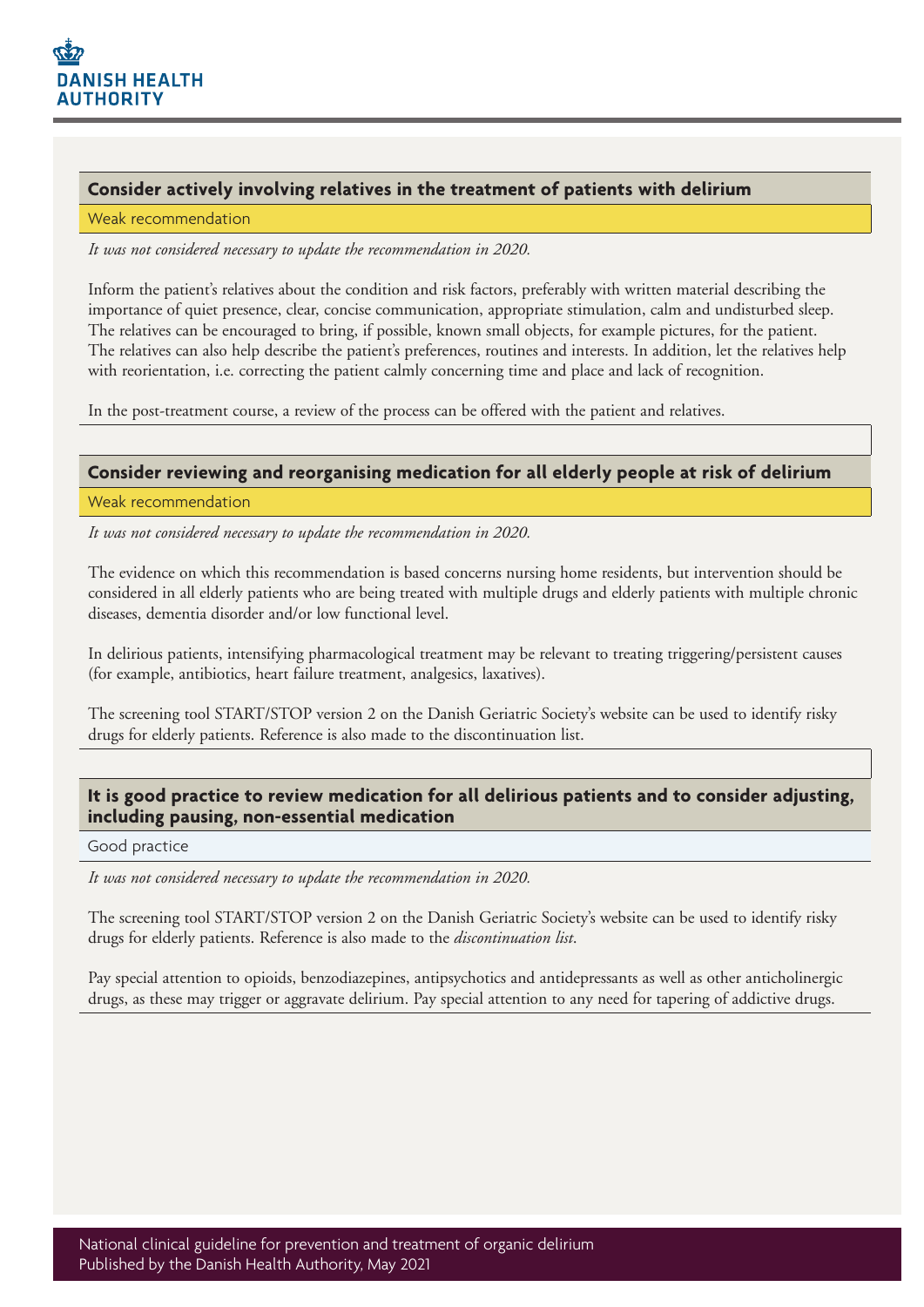# **Do not routinely use treatment with antipsychotics for all patients with delirium, as antipsychotics may not reduce the duration of delirium or mitigate agitation.**

Weak recommendation **AGAINST**

*The recommendation was updated and changed in 2020.*

Routine use of antipsychotic treatment in all patients with delirium is not recommended, but it may be considered when non-pharmacological measures are insufficient for:

- Patients who constitute a risk to themselves or others
- Patients where delirium prevents sufficient diagnostics and treatment
- Patients who are distressed by, for example, hallucinations and delusions
- Terminal patients during their last days/hours

It is essential to treat the underlying cause(s) and to continue multicomponent non-pharmacological treatment concurrently with antipsychotic therapy. The patient's delirious condition and whether the patient remains distressed or agitated should be assessed daily.

Treatment with antipsychotics must therefore depend on an assessment of the patient's mental condition and whether the patient can receive care and treatment. The treatment should be reviewed and adjusted daily.

If treatment with an antipsychotic is required, the choice of drug must be made with due consideration for the best suitable profile of adverse drug reactions in relation to the somatic condition (for example QT), other prescribed medication and route of administration.

#### **It is good practice not to use benzodiazepines and benzodiazepine-like substances for the treatment of delirium**

Good practice

*It was not considered necessary to update the recommendation in 2020.*

Treatment with benzodiazepine and benzodiazepine-like substances may exceptionally be considered in the following patient groups:

- Palliative patients with agitation and restlessness or terminal delirium
- Patients in intensive care units where respiratory support and monitoring can be provided

Treatment should be reserved for cases that are difficult to treat and where antipsychotics have been tried. Benzodiazepines may in themselves trigger delirium.

In elderly patients, paradoxical reactions (the opposite effect to that expected) to benzodiazepines and benzodiazepinelike agents may cause patients to become hyperactive, motor agitated and outward reacting.

Abrupt discontinuation should be avoided in patients who already have long-term use of these drugs due to the risk of withdrawal symptoms.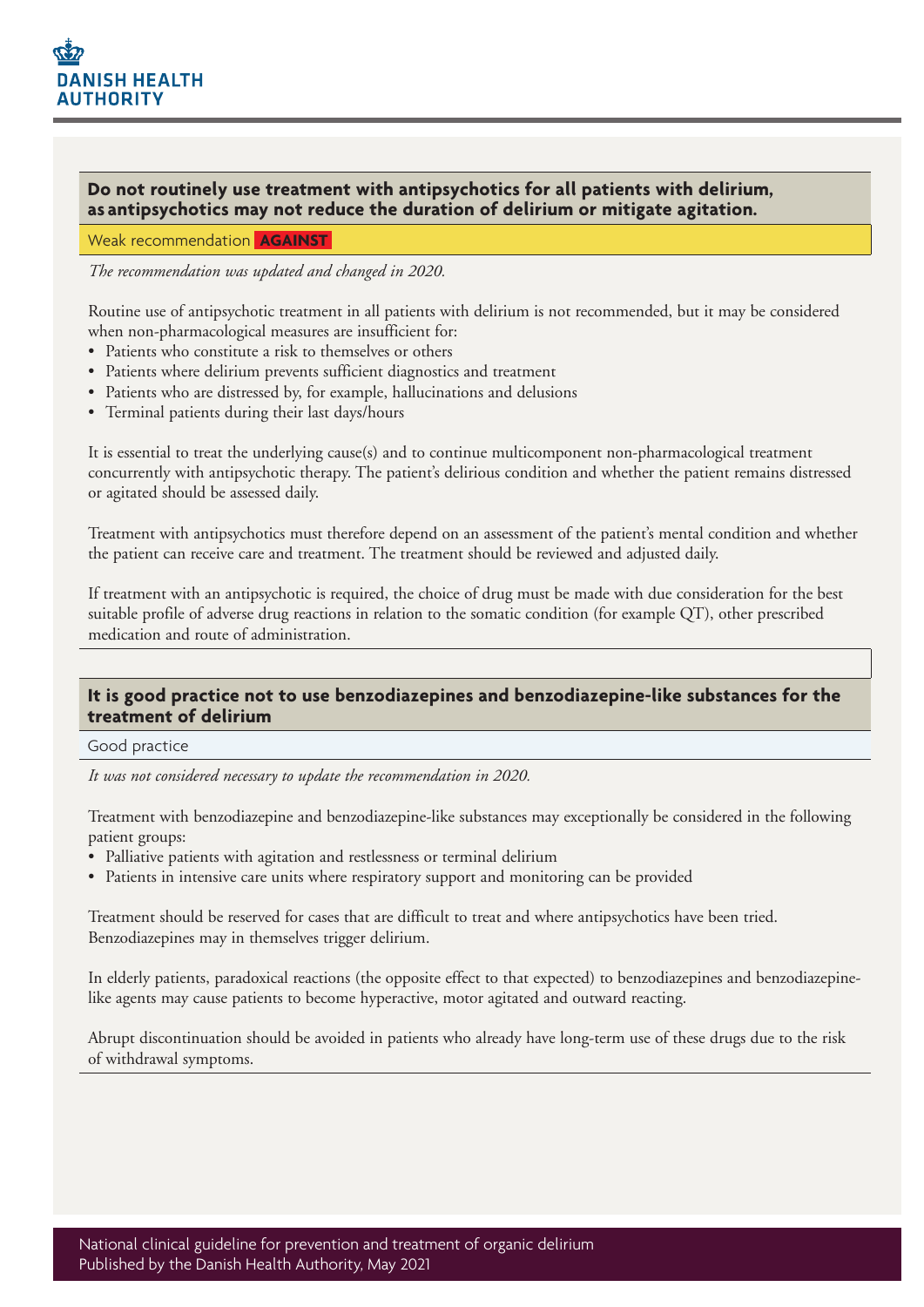**It is good practice to avoid using melatonin for the treatment of delirium, since there is no documentation of efficacy**

Good practice (consensus)

*It was not considered necessary to update the recommendation in 2020.*

It has not been documented that melatonin can ensure a natural circadian rhythm in delirious patients.

## **It is good practice to consider offering ECT in refractory delirium, where other treatment options have been exhausted.**

Good practice (consensus)

*It was not considered necessary to update the recommendation in 2020.*

The attending physician must reconsider whether all triggering causes have been correctly identified and corrected and possibly repeat the assessment before considering ECT treatment in treatment-refractory delirium.

As long as the patient is temporarily incompetent, treatment may be provided in accordance with section 19 of the Danish Health Act (*Sundhedsloven*). Adequate information to the patient and the patient's relatives is essential. See section 20 of the Danish Health Act.